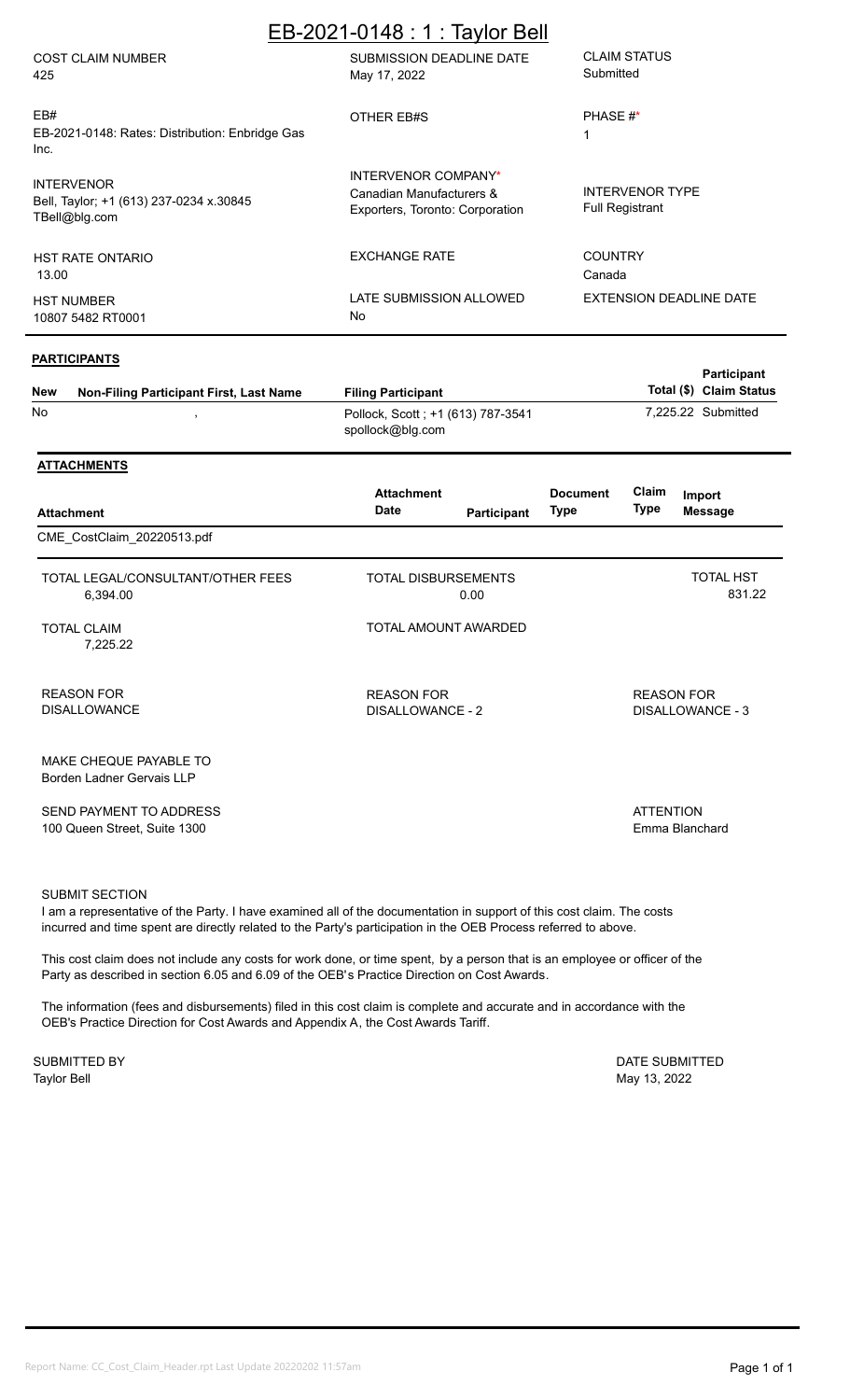|  | <b>Scott Pollock</b> |  |  |  |
|--|----------------------|--|--|--|
|  |                      |  |  |  |

|                                                                                    |                                                                                           |                                                                                                                         | <u>ocon i onoch</u> |                                                                                    |                 | <b>PARTICIPANT</b>               |                                            |
|------------------------------------------------------------------------------------|-------------------------------------------------------------------------------------------|-------------------------------------------------------------------------------------------------------------------------|---------------------|------------------------------------------------------------------------------------|-----------------|----------------------------------|--------------------------------------------|
| <b>CASE</b><br>EB-2021-0148: Rates:<br>Distribution: Enbridge Gas Inc.             | <b>COST CLAIM</b><br>EB-2021-0148 : 1 : Taylor Bell                                       |                                                                                                                         |                     | <b>INTERVENOR NAME</b><br>Bell, Taylor; +1 (613) 237-0234<br>x.30845 TBell@blg.com |                 | <b>CLAIM STATUS</b><br>Submitted |                                            |
| <b>FILING PARTICIPANT</b><br>Pollock, Scott; +1 (613) 787-3541<br>spollock@blg.com | <b>NEW</b><br><b>NON-FILING</b><br><b>PARTICIPANT</b><br><b>PARTICIPANT F. NAME</b><br>No |                                                                                                                         |                     | <b>NON-FILING</b><br><b>PARTICIPANT L. NAME</b>                                    |                 |                                  |                                            |
| <b>SERVICE PROVIDER TYPE</b><br>Legal Counsel                                      |                                                                                           | <b>YEAR CALLED TO BAR</b><br><b>COMPLETED YEARS</b><br>2016<br><b>PRACTICING/YEARS OF</b><br><b>RELEVANT EXPERIENCE</b> |                     |                                                                                    | 6               | <b>HOURLY RATE</b><br>230        |                                            |
| <b>CV STATUS (FOR</b><br><b>CONSULTANT/ANALYST)</b><br><b>CV Required</b>          |                                                                                           | <b>LAST CV DATE</b>                                                                                                     |                     |                                                                                    |                 |                                  | <b>HST RATE</b><br><b>CHARGED</b><br>13.00 |
| <b>HEARINGS</b><br>Yes                                                             | No                                                                                        | <b>CONSULTATIONS</b>                                                                                                    | No                  | <b>DISBURSEMENTS</b>                                                               |                 |                                  |                                            |
| <b>HEARINGS</b>                                                                    |                                                                                           |                                                                                                                         |                     |                                                                                    |                 |                                  |                                            |
| <u>Name</u>                                                                        |                                                                                           | <b>Hours</b>                                                                                                            | <b>Hourly Rate</b>  | <b>Sub Total</b>                                                                   | <b>HST Rate</b> | <u>HST</u>                       | <b>Total</b>                               |
| <b>Review Application and Evidence</b>                                             |                                                                                           |                                                                                                                         |                     |                                                                                    |                 |                                  |                                            |
| Review Application and Evidence                                                    |                                                                                           | 6.90                                                                                                                    | 230                 | 1,587.00                                                                           | 13.00           | 206.31                           | 1,793.31                                   |
| <b>Discovery</b><br>Preparation of Interrogatories                                 |                                                                                           | 1.60                                                                                                                    | 230                 | 368.00                                                                             | 13.00           | 47.84                            | 415.84                                     |
| Review Interrogatory Responses                                                     |                                                                                           |                                                                                                                         | 230                 |                                                                                    | 13.00           |                                  |                                            |
| <b>Technical Conference Preparation</b>                                            |                                                                                           |                                                                                                                         | 230                 |                                                                                    | 13.00           |                                  |                                            |
| <b>Technical Conference Attendance</b>                                             |                                                                                           |                                                                                                                         | 230                 |                                                                                    | 13.00           |                                  |                                            |
| <b>Technical Conference Follow Up</b>                                              |                                                                                           |                                                                                                                         | 230                 |                                                                                    | 13.00           |                                  |                                            |
| <b>Issues List</b><br>Preparation                                                  |                                                                                           |                                                                                                                         | 230                 |                                                                                    | 13.00           |                                  |                                            |
| Attendance at Issues Conference                                                    |                                                                                           |                                                                                                                         | 230                 |                                                                                    | 13.00           |                                  |                                            |
| <b>Intervenor Evidence</b>                                                         |                                                                                           |                                                                                                                         |                     |                                                                                    |                 |                                  |                                            |
| Preparation                                                                        |                                                                                           |                                                                                                                         | 230                 |                                                                                    | 13.00           |                                  |                                            |
| Interrogatory Responses<br>Preparation of Witness(es) for Attendance               |                                                                                           |                                                                                                                         | 230<br>230          |                                                                                    | 13.00<br>13.00  |                                  |                                            |
| at Hearing                                                                         |                                                                                           |                                                                                                                         |                     |                                                                                    |                 |                                  |                                            |
| <b>Settlement Conference / ADR</b>                                                 |                                                                                           |                                                                                                                         |                     |                                                                                    |                 |                                  |                                            |
| Preparation                                                                        |                                                                                           | 2.10                                                                                                                    | 230                 | 483.00                                                                             | 13.00           | 62.79                            | 545.79                                     |
| Attendance                                                                         |                                                                                           | 7.50                                                                                                                    | 230                 | 1,725.00                                                                           | 13.00           | 224.25                           | 1,949.25                                   |
| Preparation of Settlement Proposal<br>Attendance at Presentation to Panel          |                                                                                           |                                                                                                                         | 230<br>230          |                                                                                    | 13.00<br>13.00  |                                  |                                            |
| <b>Oral Hearing</b>                                                                |                                                                                           |                                                                                                                         |                     |                                                                                    |                 |                                  |                                            |
| Preparation                                                                        |                                                                                           |                                                                                                                         | 230                 |                                                                                    | 13.00           |                                  |                                            |
| Attendance at Oral Hearing                                                         |                                                                                           |                                                                                                                         | 230                 |                                                                                    | 13.00           |                                  |                                            |
| <b>Submissions</b><br><b>Written Submissions</b>                                   |                                                                                           | 9.00                                                                                                                    | 230                 | 2,070.00                                                                           | 13.00           | 269.10                           | 2,339.10                                   |
| <b>Oral Submissions</b>                                                            |                                                                                           |                                                                                                                         | 230                 |                                                                                    | 13.00           |                                  |                                            |
| Attendance at Oral Submissions                                                     |                                                                                           |                                                                                                                         | 230                 |                                                                                    | 13.00           |                                  |                                            |
| <b>Other Attendance</b>                                                            |                                                                                           |                                                                                                                         |                     |                                                                                    |                 |                                  |                                            |
| <b>Other Attendance</b><br>Communication                                           |                                                                                           |                                                                                                                         | 230                 |                                                                                    | 13.00           |                                  |                                            |
| <b>With Client</b>                                                                 |                                                                                           | 0.70                                                                                                                    | 230                 | 161.00                                                                             | 13.00           | 20.93                            | 181.93                                     |
| <b>With Other Parties</b>                                                          |                                                                                           |                                                                                                                         | 230                 |                                                                                    | 13.00           |                                  |                                            |
| <b>Motions</b>                                                                     |                                                                                           |                                                                                                                         |                     |                                                                                    |                 |                                  |                                            |
| Preparation of Motion(s) Materials<br>Prepare Submissions on the Motion(s)         |                                                                                           |                                                                                                                         | 230<br>230          |                                                                                    | 13.00<br>13.00  |                                  |                                            |
| Attendance at Hearing on Motion(s)                                                 |                                                                                           |                                                                                                                         | 230                 |                                                                                    | 13.00           |                                  |                                            |
| <b>Confidentiality</b>                                                             |                                                                                           |                                                                                                                         |                     |                                                                                    |                 |                                  |                                            |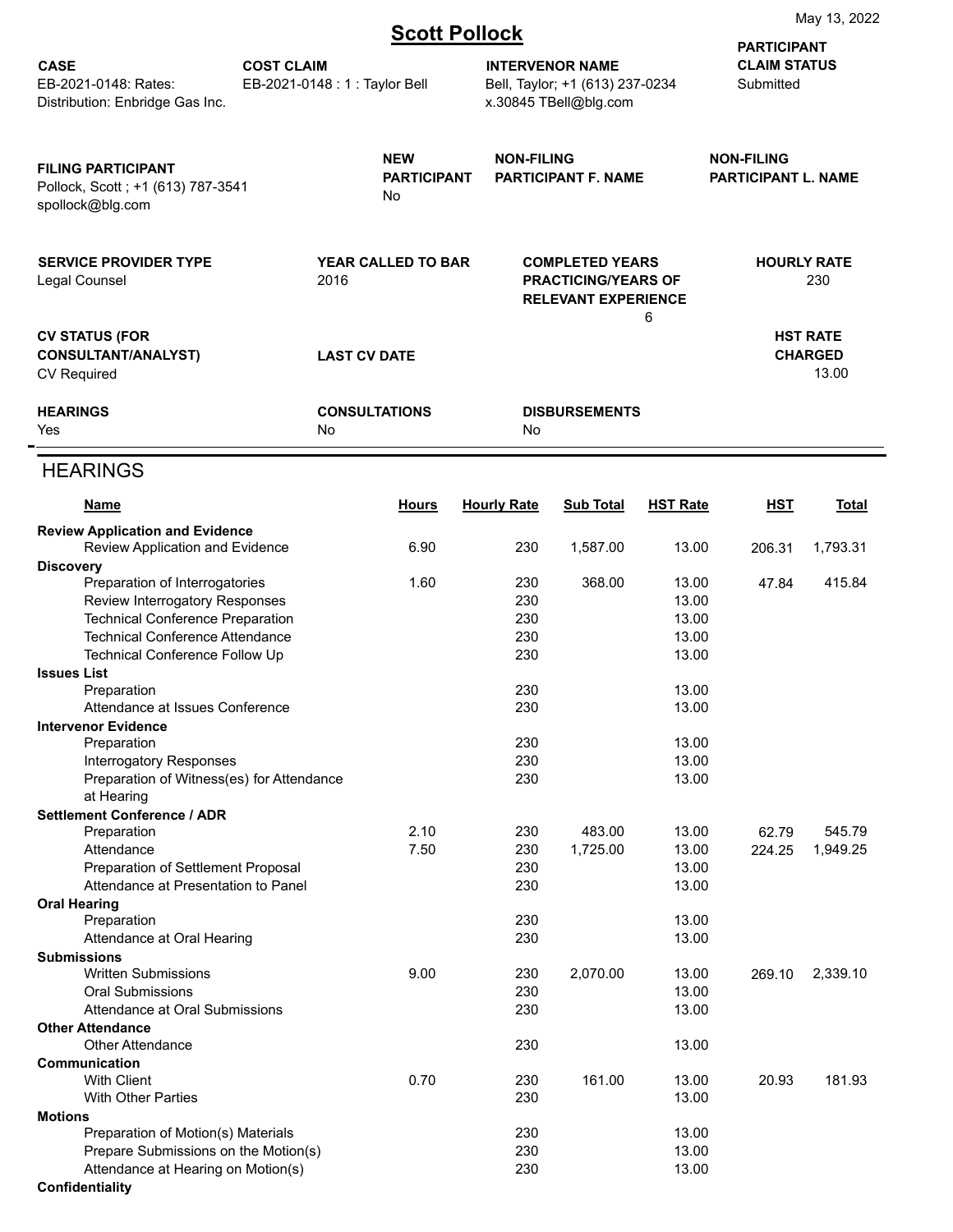| Preparation of Application for           | 230      | 13.00 |        |          |
|------------------------------------------|----------|-------|--------|----------|
| Confidentiality                          |          |       |        |          |
| Prepare Submissions on Confidentiality   | 230      | 13.00 |        |          |
| Attendance at Hearing on Confidentiality | 230      | 13.00 |        |          |
| <b>Decision</b>                          |          |       |        |          |
| Review                                   | 230      | 13.00 |        |          |
| <b>Rate Order</b>                        |          |       |        |          |
| Review                                   | 230      | 13.00 |        |          |
| Prepare Submission on Rate Order         | 230      | 13.00 |        |          |
| <b>Total Service Provider Fees</b>       |          |       |        |          |
| Total Service Provider Fees:             | 6.394.00 |       | 831.22 | 7.225.22 |
|                                          |          |       |        |          |

# **Attachments**

CME\_CostClaim\_20220513.pdf Time Docket

# **Attachment Document Type Import Message**

## **Hearings, Consultations, Disbursements Attachments**

**Attachment** CME\_CostClaim\_20

**Related Disbursement Claim**

220513.pdf

**Document** 

**Type Claim Type Import Message** Time Docket Hearings